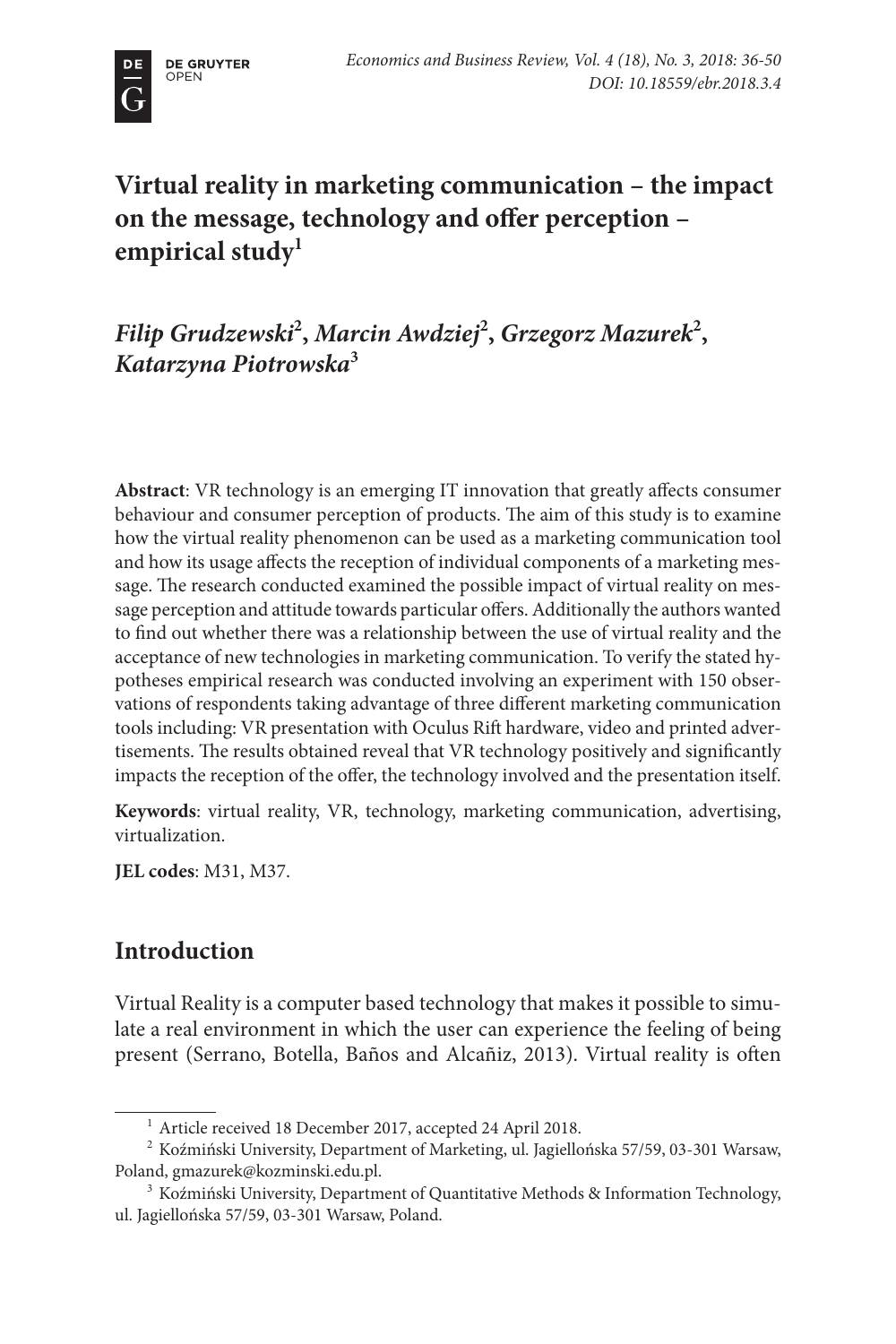characterized as an environment created by a computer or other media, an environment in which the user feels present (Biocca, 1992a, p. 5). Coates (1992) explains that Virtual Reality involves electronic simulations of environments experienced through head mounted eye goggles and wired clothing enabling the end user to interact in realistic three-dimensional situations. The number of VR users may increase rapidly with possibly up to 171 million active users in 2018, including 28 million users willing to pay for the content offered (The Farm 51, 2015, p. 11). This is all possible because of a massive growth in the popularity of VR products, which let people escape from the physical reality and dive deep into a virtual one, along with the high applicability of VR systems in such industries as: video entertainment, live events, education, retail, real estate, military, healthcare and engineering (Benefield, Rutherford, & Allen, 2012; Hassouneh & Brengman, 2015). It is expected that this trend will spread faster than was the case with the Internet and smartphones, especially since in order to consume basic VR content consumers do not need to invest in very expensive hardware they just have to add accessories that will change their smartphones into VR devices (Barnes, 2016).

The consumer drive towards new technologies "(...) allows them to see the surrounding world in another dimension and to experience things that are not accessible in real life or even not yet created" (Mazuryk & Gervautz, 1996). Technology has become a package that makes it possible to deliver information to the end user (Kaplan & Mazurek, 2018). The amount of existing software is expanding rapidly as are the opportunities for companies to enter this lucrative market and to use new solutions as great marketing tools to communicate their advertising to users (Scatena, Russo, & Riva, 2016, p. 212).

Virtual reality provides a gateway for marketeers to reach consumers in new ways (Van Kerrebroeck, Brengman, & Willems, 2017a). A company that takes advantage of VR technology can benefit from major improvements in their marketing communication as well as in the level of their customers' knowledge of the products on offer (Huang, Backman, K.F., Backman, S.J., & Chang, 2015; Van Kerrebroeck et al., 2017a). Moreover consumers gain value from VR technology, which enhances their lives, and so businesses and advertisers need to reach them by these means in order to identify new opportunities of providing consumers with even more value (Jung, Dieck, Lee, & Chung, 2016).

The research aim was to investigate whether the type of promotion material influenced the perception of a given offer among the target audience. Secondly the authors also wished to find out whether the type of the promotion material involved influenced the reception of the technology and the message communicated itself. The paper is divided into four sections. The first section explains the theoretical background. The second outlines the methodology applied. The third section presents the results and discussion. The paper ends with conclusions.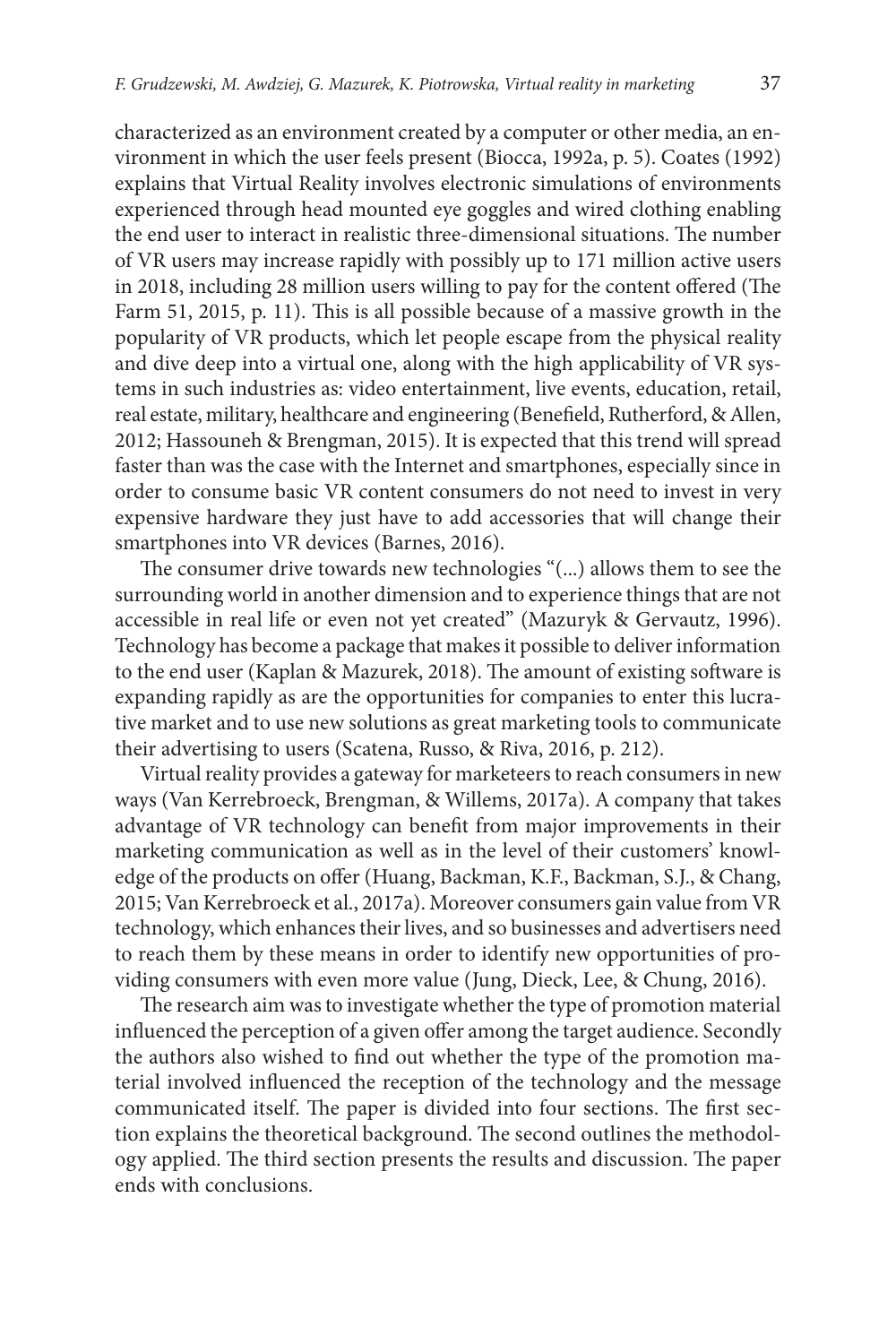#### **1. Virtual reality – the concept**

The concept of virtual reality is a bit of a conundrum (Steuer, 1992), offering many equivalent definitions (e.g. virtual environments, synthetic experience, virtual worlds, artificial worlds, artificial reality). Virtual reality is a medium composed of interactive computer simulations that sense the participant's position and actions and replace or augment the feedback to one or more senses, offering the participant a feeling of being mentally immersed or present in the simulation (a virtual world) (Sherman, 2003, p. 13). Virtual reality induces targeted behaviour by using artificial sensory stimulation, while the organism has little or no awareness of the interference (La Valle, 2017, p. 1). Mazuryk and Gervautz (1996) describe VR as "an interactive and immersive (…) experience in a simulated (…) world". The highlight the fact that given the greater interest in computer graphics the boundary between 3D computer graphics and virtual reality is blending and thus it is very important to determine appropriate definitions of VR technology components. Two terms that are very important in the VR dictionary are also mentioned. The first of them is telepresence, defined as the experience of presence in an environment by means of a communication medium (Steuer, 1992, p. 79). It happens when an operator manipulates the user remotely from a distance (operator's room) and at the same time receives a sensory feedback that lets them feel just as if they are in the place where the action occurs. Telepresence is considered an important construct in virtual reality research where two main perspectives dominate: a psychological and a technological (Yin, Cicchirillo, & Drumwright, 2012). Various studies have found that presence influences the perceived product knowledge, brand attributes (Grigorovici & Constantin, 2004; Hopkins, Raymond, & Mitra, 2004), recall and recognition (Keng & Lin, 2006), attitudes towards advertisements (Hopkins et al., 2004) and purchase intentions. Generating a sense of presence depends on the media involved, user characteristics (perceptions of interactivity and vividness) and individual attention to media stimuli (Lessiter, Freeman, Keogh, & Davidoff, 2001).

Mazuryk and Gervautz (1996) have also pointed out how VR experience is actually delivered to the user. In theory a computer should generate multiple-sensory impressions that affect all of the user's senses on various levels so that they can experience a full immersion in a realistically responsive virtual reality. Based on the level of immersion the authors name three types of VR systems. The first is Desktop VR, also referred to as a Window on the World, which lets users only watch the content offered using regularly displayed images. Fish Tank VR is an evolution of Desktop VR. It takes advantage of the motion parallax effect to enhance the VR impressions because it supports head tracking; however there is no sensory feedback for the user and the image is still displayed on the screen. The third level is based on immersive systems. This technology is implemented in the most advanced VR devices and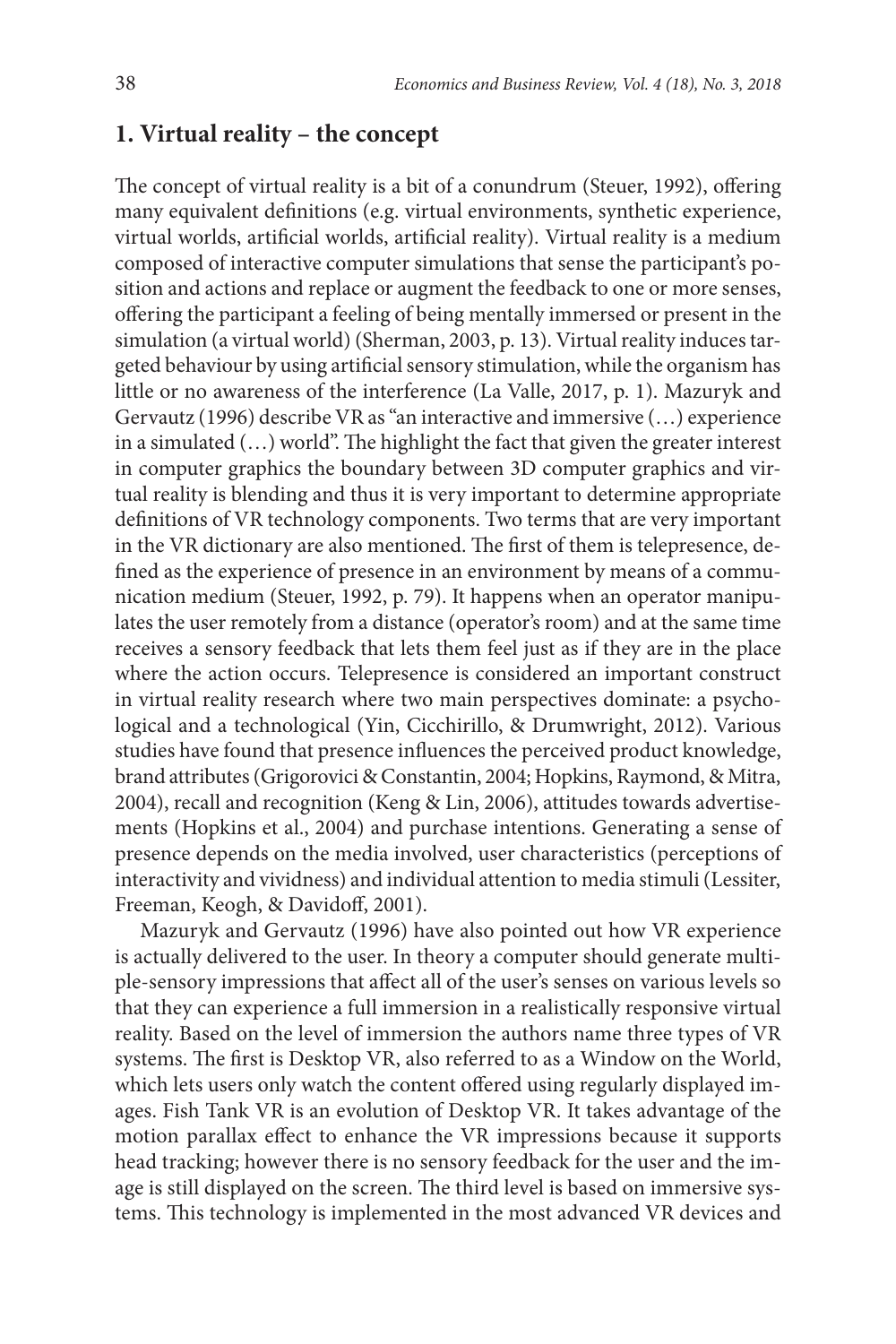includes head-mounted display (HMD) to provide the best possible view to the user – a first-person perspective and reacts to changes in his position or orientation. The whole simulation can be also enhanced further by sound or haptic and sensory stimuli.

The specificity of the VR technology is that in combining hardware and software together it can create a reality where people can find various types of possibilities. From creating a whole new entertainment segment (such as movies, games, free time apps), improving whole navigation processes (virtual 360° maps of routes and places – such as public spaces, buildings, subway stations, guides), through medical application (virtual surgery training or a 3D image of the inner body shown to explain medical cases), cultural and science application (museum exhibitions, virtual learning) ending with the segment for children (bedtime stories, discovering the world apps), etc.

#### **2. Virtual Reality in marketing communication**

Digitalization of communications is an increasing phenomenon, reflected in the way of planning and executing marketing communication (Mazurek, 2011a). Efficient utilization of marketing communications requires not only a very good knowledge of social phenomena and market processes but also familiarity with the instruments and technologies of information communication. Both marketing theoreticians and practitioners agree that the key condition for marketing communications to be effective is integration of all the means thereof. All the undertaken communication activities need to be consistent in terms of their content and coordinated in time and space. Companies utilising the methods and tools of modern marketing communications are able to interact quickly with consumers (Hajduk, 2016).

Virtual reality is a relatively new medium that offers new opportunities for content communication. The qualities of virtual reality make it able to manipulate the sense of time and space, to be interactive, and make the user 'control' their experience. According to Biocca (1992b), there are many research implications of VR on communications, including studies on: the diffusion of virtual reality technology, communication design and cognition or interpersonal communication and cooperative work. All this offers an incredible opportunity to establish a dynamic relationship between the audience and the medium where interactivity and responsivity play a crucial part (Mazurek, 2011b). An ideal situation is one that involves the creation of a high-quality interface – based on platforms connecting devices, or rather whole realities – so that the user does not see the difference between their own and the virtual world (Barnes, 2016).

Before the era of the growth of the introduction of new technologies and virtualization processes (Mazurek, 2012) it was quite easy to predict the tools and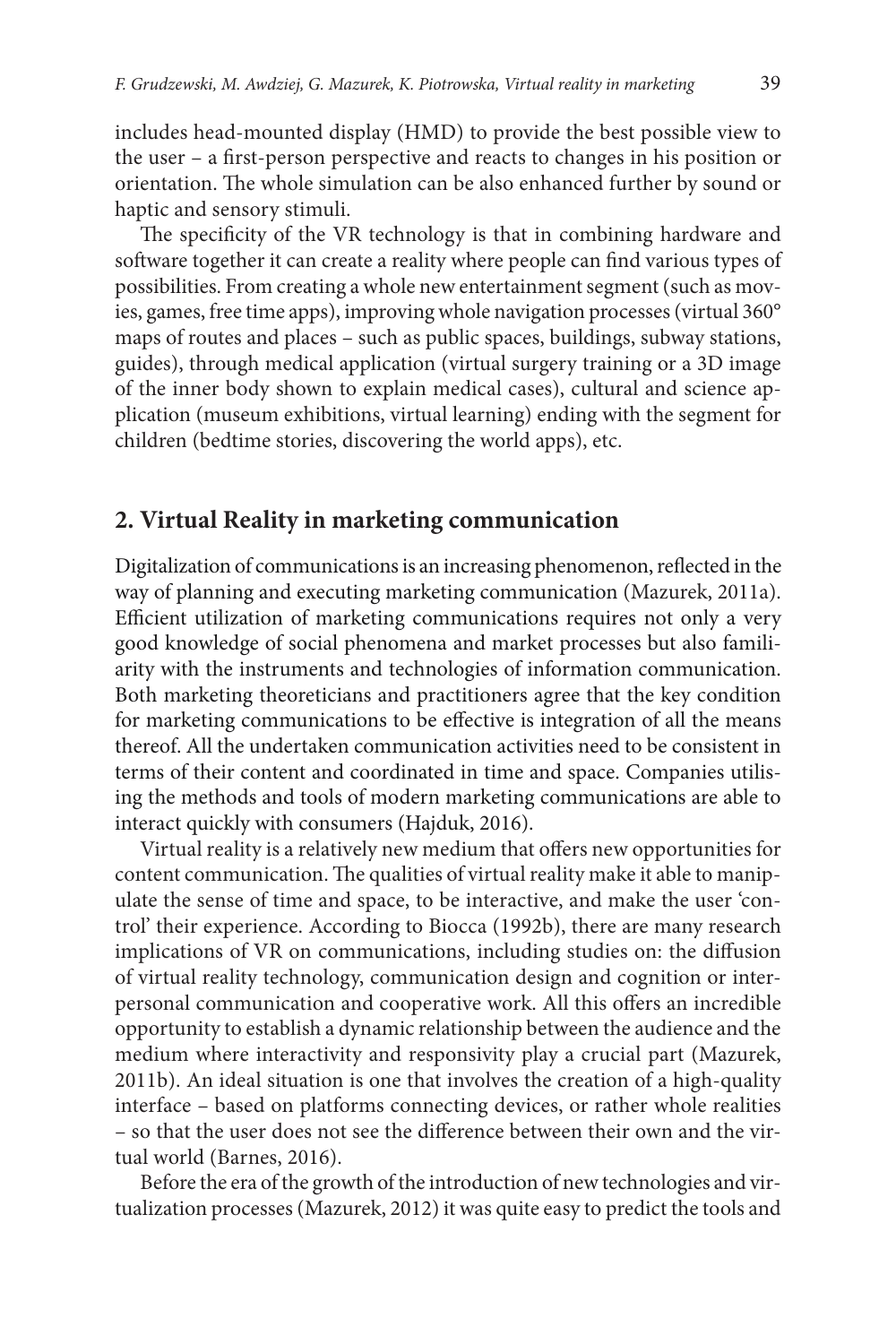media needed to communicate with several groups of stakeholders effectively (i.e. to increase brand awareness, communicate sales promotion and proceed with personal selling for business-to-business markets). With time technology (progression in the advancement and spread of the Internet) has made it possible to reach certain customers directly faster and more straightforwardly than ever which has brought about substantial changes in the style and nature of marketing communication.

Virtual Reality (VR) is considered to be one of the most promising technological innovations in business (Gartner, 2016). As it has become more accessible to consumers at affordable prices it has caught the attention of marketeers as a new way to advertise products and brands (Adams, 2016). Virtual Reality is applied in tourism industry (making it possible to visit various destinations), experience marketing (allowing the experience of lifestyles associated with particular brands) and various product tests (e.g. test drives of cars) (Scott, 2016; Mandelbaum, 2015). Despite the growing interest in the application of Virtual Reality in real estate marketing there are not many studies that have investigated the effectiveness of this medium in this specific context. However a study conducted by Benefield et al. (2012) indicated that increasing the visibility of a property through a mix of media, such as open houses and virtual tours, generated higher selling prices.

Retailers such as Carrefour and Alibaba explore opportunities for VR in online shopping and product inspections (Zheng, 2016). Over the last years advertising has evolved along with technology, embracing such innovations as 3D product presentations and 360° rotation. Compared with the traditional media these allow higher levels of interactivity and vividness resulting in visual richness (Choi and Taylor, 2014; Van Kerrebroeck et al., 2017b). Vividness, or imagery richness, is considered to be an important factor in marketing communications translating into more realistic product presentations. Cheng, M.H. Chieng, and W.H. Chieng (2014) suggest that imagery richness can be affected by sound or animations. Various studies in marketing literature demonstrate that more vivid imagery results in more positive attitudes among consumers (Van Kerrebroeck et al., 2017b). Existing studies point consistently to the benefits of application of VR technology to informational marketing communications – that is, to presentation of functional, objective product attributes (Choi and Taylor, 2014). When it comes to emotional, i.e. hedonic benefits associated with products or brands literature is almost non-existent, with a notable exception of a study by Van Kerrebroeck et al. (2017b). These authors found that VR generates higher perceptions of vividness and presence compared to a regular, two-dimensional video (Van Kerrebroeck et al., 2017b). The vividness of VR presentation positively affects consumers' attitudes towards advertisements and brands and stimulates purchase intentions. VR technology improves the communication process and, at the same time, offers a better perception of the marketing message as well as of the advertised products. Thus: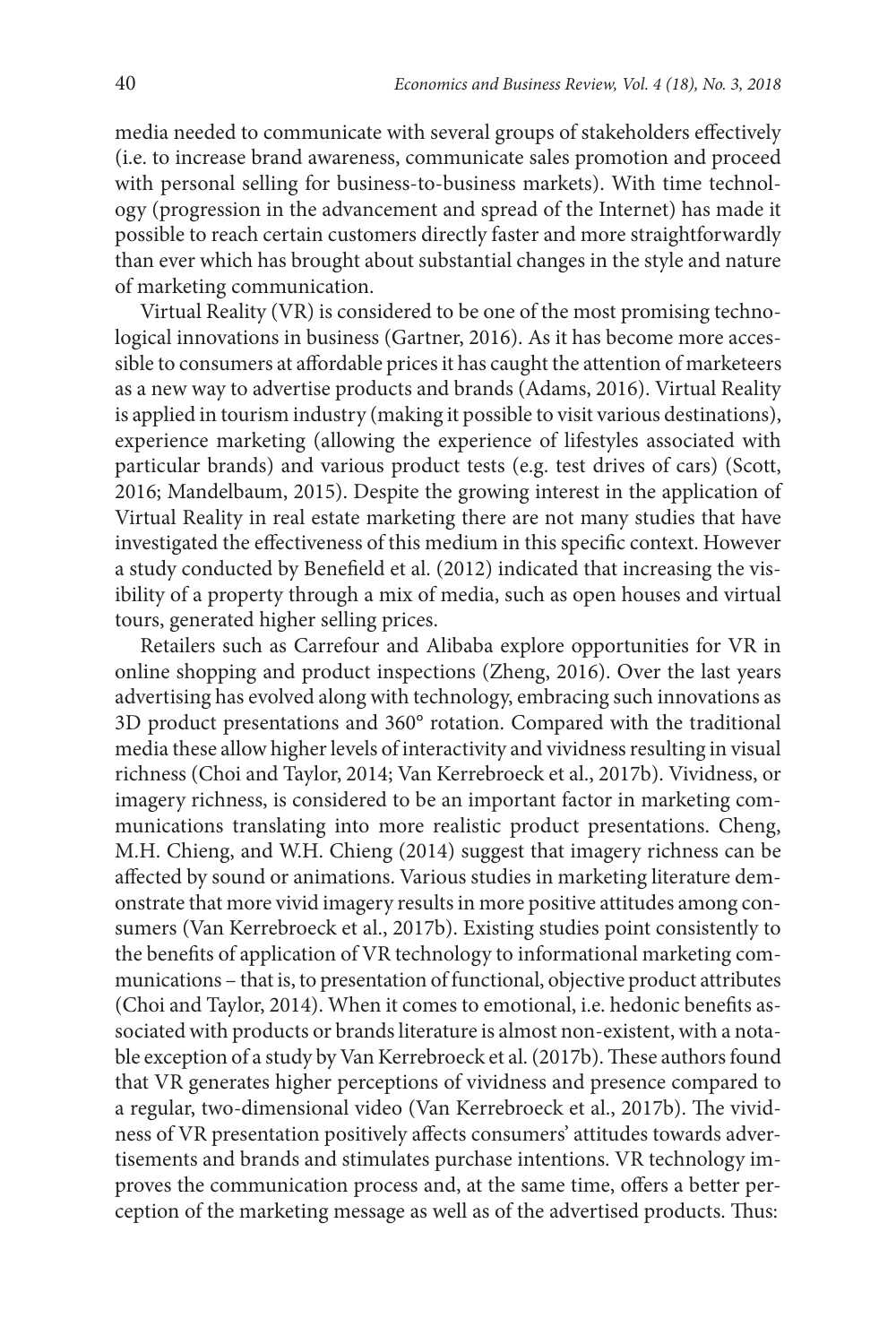**H1:** The form of the offer's presentation influences its perception.

As the product presentation perception is not a unidimensional experience it was decided to investigate the relationship between the form of the presentation and the three aspects of the presentation's perception.

**H1a:** The form of the presentation influences the perceived attractiveness of the offer presented (in this case: an apartment).

**H1b:** The form of the presentation itself influences its reception.

**H1c:** The form of the presentation influences the attitudes towards the use of in-house technology.

#### **3. Methodology**

Respondents were recruited from a group of clients of coffee houses where the experiment was conducted. A total number of 150 usable responses was collected from 75 men and 75 women with a mean age of  $36.41$  (SD = 8.86). The participants were randomly assigned to three groups (picture, video, and virtual reality space – 50 persons each (25 females and 25 males in each group)). It was decided to control the study for gender, as there are gender differences in visual perceptions and attitudes towards technology. (Schroeder, 2010; Sax, 2006). Therefore in each of the groups the number of males and females was equal (i.e. 25).

The experiment was conducted out of peak hours, before noon, to ensure that the respondents would be least distracted by their surroundings. The respondents were approached by the researchers and asked to participate in the experiment. Once agreed the subject and the purpose of the study were explained to them and all the required details provided. Then the respondents drew lots from a non-transparent bag which included 150 cards (50 containing a description of an apartment with a picture, 50 with a description and a video and 50 with a description and a Virtual Reality presentation in Oculus).<sup>4</sup> The draw was made without returning the cards into the bag. The respondents were presented the apartment promotional materials in pictures, in a video, or as a Virtual Reality presentation in which they had an opportunity to "walk

<sup>&</sup>lt;sup>4</sup> Photos: 5 photos, resolution 1928  $\times$  1092, printed on A4 size paper sheets, presenting the apartment from simulation. They were presented as marketing material (a leaflet). Video: MPEG-4,  $1280 \times 720$ , length 1 : 20, ordinary video displayed on a 15.4-inch laptop. It was the material obtained from the company, it was not a 360 degree video because it was desired to maintain an atmosphere of an ordinary advertising video (the simulation was in 360 degree, so, the overlap was not necessary). Oculus presentation: Simulation was created by TRUSENSE as one of their projects. It was a fully interactive simulation of the apartment, the user could move around the apartment in two ways – for a longer distance, there was a teleportation, and for a short distance, the user could move around on foot (an Oculus camera tracks movement of the user enabling movement in the simulation).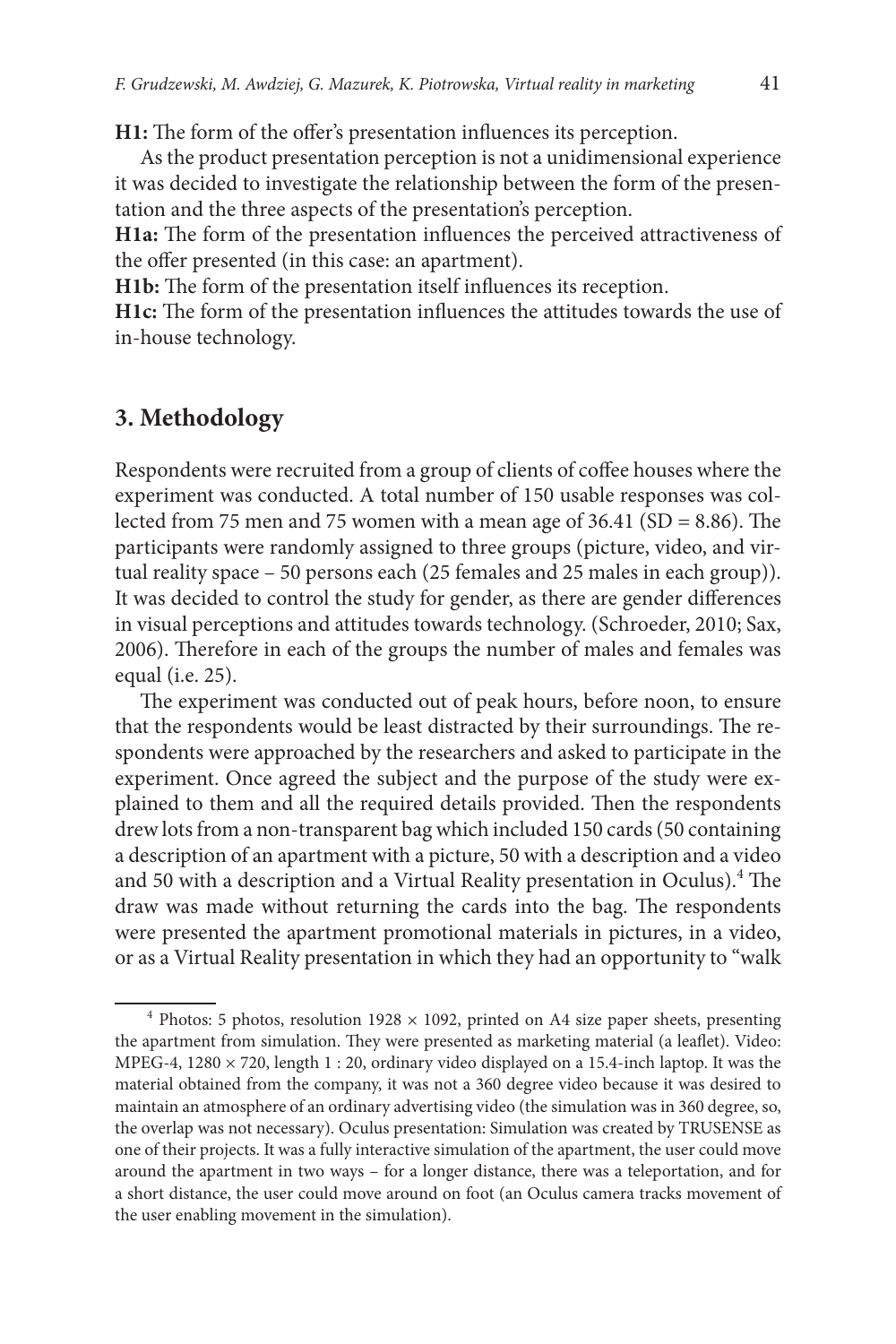around the place" using VR goggles on their eyes (Oculus Rift). The length of exposure to the promotional material in any form was estimated at around 1 minute 20 seconds – as long as the length of the video. It was to ensure the same time exposure to each kind of material without repeating it. Also, in the case of the video and the Oculus presentation, the sound was turned off as the focus of the study was on the visual aspect of presentation.

After the presentation of the material each respondent filled in a questionnaire which consisted of 18 closed questions related to their perception of the apartment presented, an evaluation of the presentation itself and the attitude towards the new technologies featured in the apartment featured<sup>5</sup>. The respondents answered every question using a scale from 1 to 10, where 1 meant "Definitely not", which was the scale's minimum, and 10 meant "definitely yes". To see whether the questions designed to measure the three aspects of the offer could be grouped into composite indexes, the most commonly used measure of the scale's internal reliability was Cronbach's alpha and mean inter-item correlations were also calculated (Cortina 1993; George & Mallery 2003; Allameh, Esfahani, & Nikbakht, 2017). The Cronbach's alpha for each of the scales was above 0.75 (as for the apartment's attractiveness, it was 0.871, 0.954 for the presentation assessment scale, and 0.891 for the scale measuring the attitude towards the featured technology)<sup>6</sup>, and the average inter-item correlation ranged from 0.529 (for the apartment's attractiveness scale) to 0.786 (for the presentation assessment scale). The high values of the scales' internal reliability made it possible to calculate the composite indices for every group of questions.<sup>7</sup> For each of the scales, 1 meant the lowest score, and 10 – the highest.

As the participants were randomly assigned to groups (picture, video, Oculus) an analysis of variance (ANOVA) was performed to explore the relationship between the variables with the F-test calculated to test for the significance of differences between the groups (Saunders, Lewis, & Thornhill, 2009; Kirk, 2013). However due to the fact that the distribution of the dependent variable could not be considered close to normal in every group (i.e. the absolute values of skewness and kurtosis in several cases were higher than 1 (Hair, Black, Babin, & Anderson, 2010), the Kruskal-Wallis rank test (Conover & Iman, 1981) was applied as well to check whether the ANOVA results were not caused by data distribution anomalies. To assess the effect size, an eta squared  $(\eta^2)$  estimate for Kruskal-Wallis H-test was calculated (Tomczak, M. & Tomczak E., 2014) and to test for the significance of the differences for every pair of the groups compared (i.e. picture-video, video-oculus, oculus-picture), a non-parametric post hoc test (the Dunn's post hoc test adjusted by the

<sup>&</sup>lt;sup>5</sup> Additional visual materials may be obtainable from the authors upon request.

 $6$  Detailed information regarding the items included in the scales is presented in Appendix 1.

 $7$  In order to obtain composite indices, the arithmetical means of the answers included in each of the scales were calculated.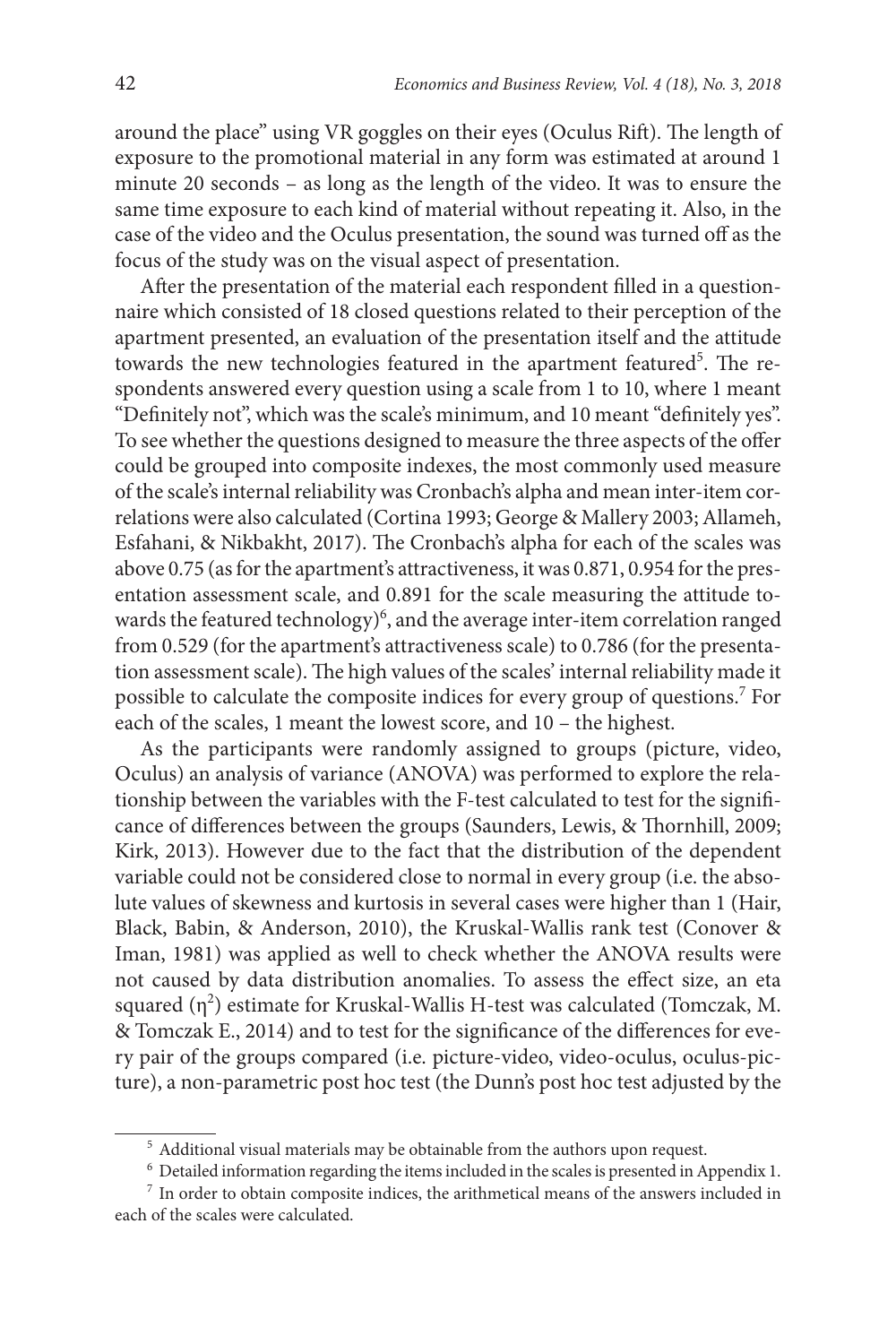Bonferroni correction for multiple tests) $\delta$  was used. All the statistical analyses were carried out using SPSS 24.0 software.

#### **4. Results and discussion**

As shown in Table 1 the F tests as well as the H tests for all three dependent variables were statistically significant which means that all the formulated hypotheses (H1, H2 and H3) are confirmed.

Considering all the composite indices the means and medians are the lowest for the PICTURE exposition, higher in the case of the VIDEO and the highest in the case of the OCULUS VR system usage and the differences between groups are the largest for the presentation perception (Table 1 and Figure 1).



**Figure 1. Median values of the dependent variables in the groups compared (error bars show the interquartile ranges)** Source: own research.

The Eta squared estimates show that the variance of the apartment perception is explained by the type of means in 36%, presentation perception in 72%, and technology perception in 49%. This means that the effect was large in every case (Cohen 1988)<sup>9</sup> and that the dependency between the type of the presentation material and the respondents' evaluation was the strongest in terms of the perception of the presentation itself.

The perception of the relationship between the applied technology and the means of presentation is also quite high (between apartment and presentation). It is similar to the occurrence of the halo effect that influenced the positive

<sup>8</sup> This is the only non-parametric post hoc test available in SPSS software.

 $9$  According to Cohen (1988), large effects start from eta squared = 0.14 for the analysis of variance.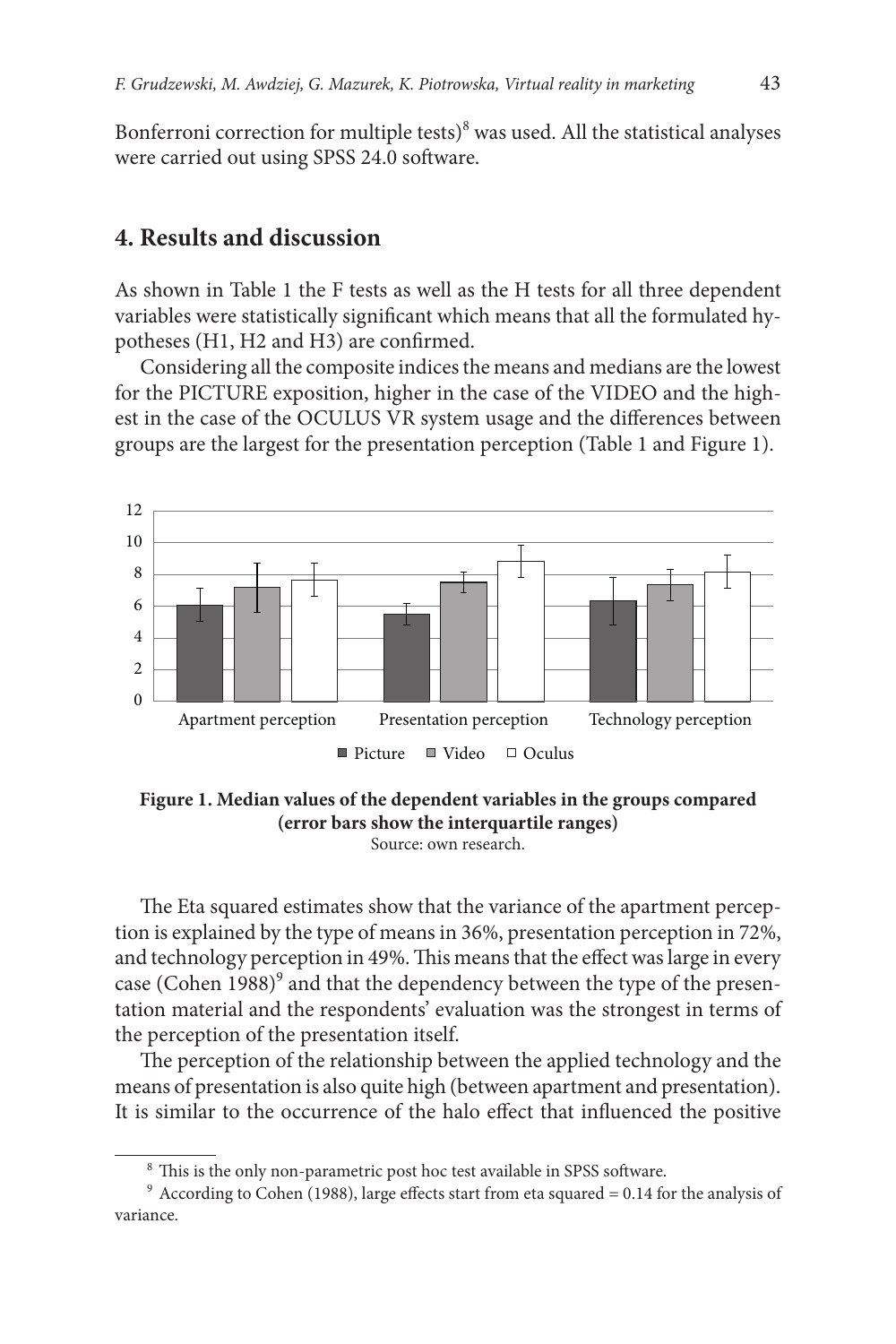|                      | variables in three compared groups |         |         |           |        |               |                     |             |                                             |
|----------------------|------------------------------------|---------|---------|-----------|--------|---------------|---------------------|-------------|---------------------------------------------|
|                      |                                    | Picture | Video   | Oculus VR | щ      | F Sig.        | Wallis H<br>Kruskal | H Sig.      | $\eta^2$ estimate<br>H-statistic<br>for the |
| Apartment            | Mean                               | 6.02    | 7.04    | 7.55      | 38.53  | < 0.001       | 55.11               | $< 0.001$   | 0.36                                        |
| perception           | <b>GS</b>                          | 0.88    | 0.67    | $1.07\,$  |        |               |                     |             |                                             |
|                      | Median                             | 6.08    | 7.17    | 7.67      |        |               |                     |             |                                             |
|                      | Skewness                           | $-0.28$ | $-1.45$ | $-0.66$   |        |               |                     |             |                                             |
|                      | Kurtosis                           | $-0.16$ | 2.10    | 0.75      |        |               |                     |             |                                             |
| Presentation         | Mean                               | 5.28    | 7.33    | 8.58      | 153.45 | < 0.001       | 108.499             | ${}< 0.001$ | 0.72                                        |
| perception           | <b>GS</b>                          | 1.23    | 0.64    | 0.89      |        |               |                     |             |                                             |
|                      | Median                             | 5.50    | 7.50    | 8.83      |        |               |                     |             |                                             |
|                      | Skewness                           | $-0.57$ | $-1.36$ | $-1.48$   |        |               |                     |             |                                             |
|                      | Kurtosis                           | $-0.26$ | 2.59    | 3.29      |        |               |                     |             |                                             |
| Technology           | Mean                               | 6.30    | 7.20    | 8.13      | 67.55  | ${}_{<0.001}$ | 74.75               | $< 0.001$   | 64.0                                        |
| perception           | SD                                 | 0.63    | 0.79    | 0.91      |        |               |                     |             |                                             |
|                      | Median                             | 6.33    | 7.33    | 8.17      |        |               |                     |             |                                             |
|                      | Skewness                           | 0.04    | $-0.96$ | $-0.68$   |        |               |                     |             |                                             |
|                      | Kurtosis                           | $-0.96$ | 0.69    | 0.23      |        |               |                     |             |                                             |
| Source: own research |                                    |         |         |           |        |               |                     |             |                                             |

T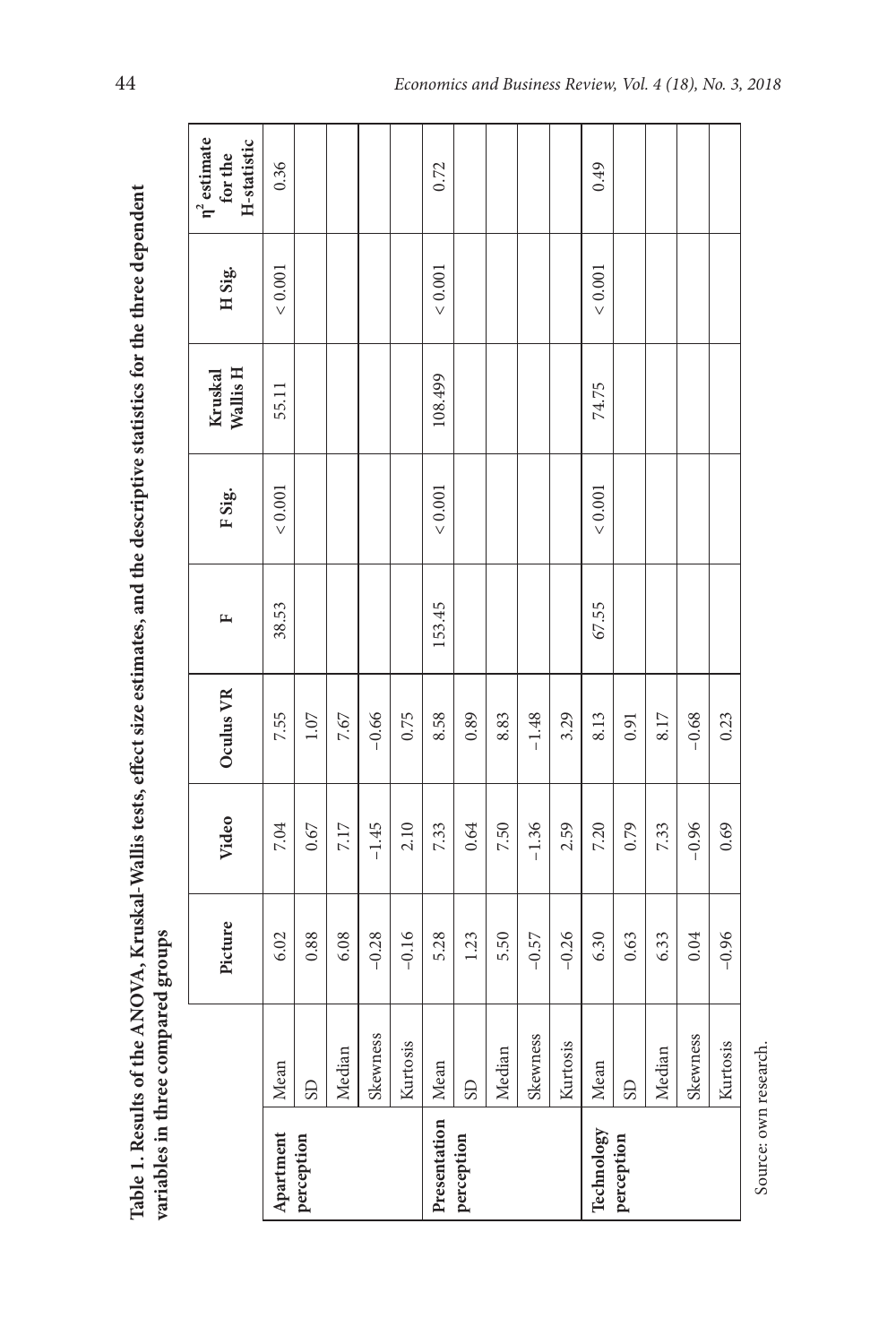perception of the technology because of the usage of another new technology (Oculus VR system used to present the offer).

|                | <b>Apartment perception</b> |                          | <b>Presentation</b><br>perception |                          | Technology<br>perception |                          |
|----------------|-----------------------------|--------------------------|-----------------------------------|--------------------------|--------------------------|--------------------------|
|                | Test<br>Statistic           | Adjusted<br>Significance | Test<br>Statistic                 | Adjusted<br>Significance | Test<br>Statistic        | Adjusted<br>Significance |
| Picture-Video  | $-42.22$                    | ${}< 0.001$              | $-48.97$                          | ${}< 0.001$              | $-39.58$                 | ${}< 0.001$              |
| Picture-Oculus | $-63.20$                    | ${}< 0.001$              | $-90.32$                          | ${}< 0.001$              | $-74.96$                 | ${}< 0.001$              |
| Video-Oculus   | $-20.98$                    | 0.047                    | $-41.35$                          | ${}< 0.001$              | $-35.38$                 | ${}< 0.001$              |

**Table 2. Results of multiple pairwise comparisons (Mann-Whitney** *U* **adjusted by the Bonferroni correction for multiple tests)**

Source: own research.

The pairwise comparisons (Table 2) showed that in each of the three pairs (Picture-Video, Video-Oculus, Oculus-Picture) the differences in the evaluation were statistically significant for each of the dependent variables. In all cases, apart from the Video-Oculus comparison for apartment perception ( $p < 0.05$ ), the test was significant at  $\alpha$  = 0.001 level.

The results of the research show that new technologies enhance marketing communication to a significant extent, translating into a better reception of marketing messages among potential customers. VR technology improves the communication process and, at the same time, offers a better perception of the marketing message as well as of the advertised products. The study has proven that VR technology is ahead of the current means of marketing communication. **H1:** The form of the offer's presentation influences its perception.

The research has confirmed that there is a significant relationship between the means of presentation and the presentation's perception among the respondents. As shown by the comparison between the most traditional means (pictures) and the most modern solution (Oculus VR system).

**H1a:** The form of the presentation influences the perceived attractiveness of the presented offer (in this case: an apartment).

The apartments presented were highest evaluated by the respondents who were shown the offer through the Oculus VR tool. The video presentation did a little worse and the worst result was obtained in the case of communication through pictures. It means that Oculus offers a better user experience and increases the attractiveness of the offer presented.

**H1b:** The form of the presentation itself influences its reception.

Here Oculus did best as well, pictures ended last with the video presentation in between. It shows how the presentation of some products can be improved by specific technology.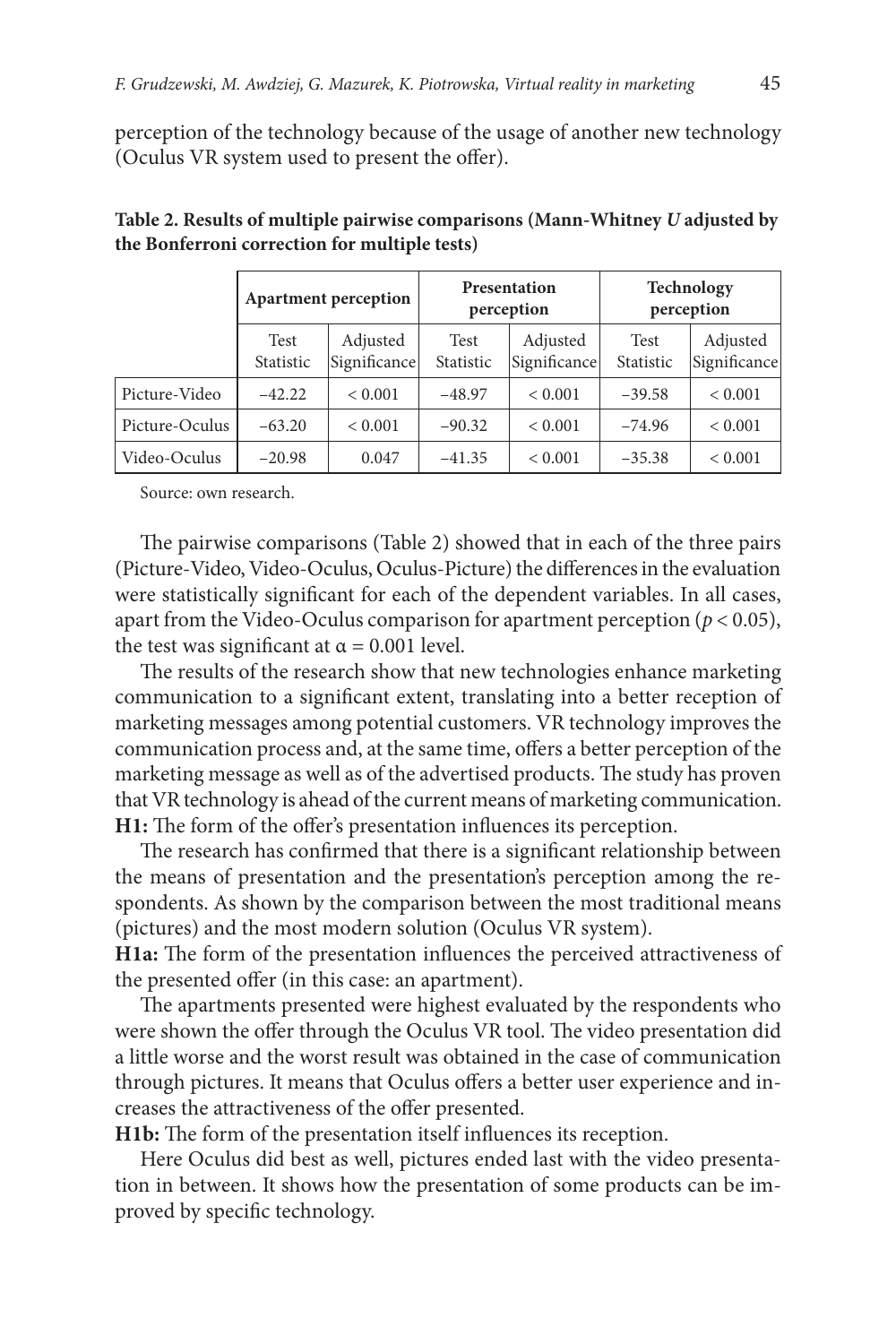**H1c:** The form of the presentation influences the attitudes towards the use of in-house technology.

The results obtained prove that VR technology facilitates the adoption of another technology.

#### **Conclusions**

VR technology is an emerging innovation that affects consumer behaviour and their perception of the products to which they are exposed to a great extent. Virtual Reality has been examined previously and found to have a positive impact on brand perceptions and purchase intentions thanks to an immersive brand experience (Van Kerrebroeck et al., 2017a). Virtual representations can give consumers an opportunity to better examine product items such as clothing through the applied technology (Verhagen, Vonkeman, & van Dolen, 2016). The research, focused on the perception of marketing communication materials, brings some insights into how to conduct such activities in the era of modern technologies. It has also confirmed that VR technology can significantly facilitate presentation of certain market offers in the real estate business. The method applied in the research may become a common practice in this type of business industry in the future. It is possible imagine that one day, every offer on Gumtree or OLX – apart from the pictures of the apartment – will contain a VR presentation where the potential buyers / tenants are able to walk around the place in virtual reality just as they do now in the real world. The positive role of disruptive innovations in the context of marketing communication may result in an increase in companies' willingness to invest more in popularizing their offers through various forms of cooperation with VR software creators. Technological innovations have laid the grounds for a completely new field of communication and content delivery and an innovative approach to them can make the flow of information between different market entities much easier.

Marketing specialists can benefit from this research as well because it clearly shows that traditional paper advertising is the weakest channel of communicating an offer in comparison to more advanced methods (such as video or VR presentations), which proves the great importance of marketing virtualization. Marketing managers should pay more attention to the process of selection of technologies that are to be used in communicating marketing messages. As indicated in the research the use of modern technologies such as video and VR has a very positive impact on the perception of marketing message and translates into a much better reception of the message among potential customers, which means that these technologies can significantly support marketing strategies and sales – especially of equipment and solutions based precisely on such modern technologies. Further research should focus on conducting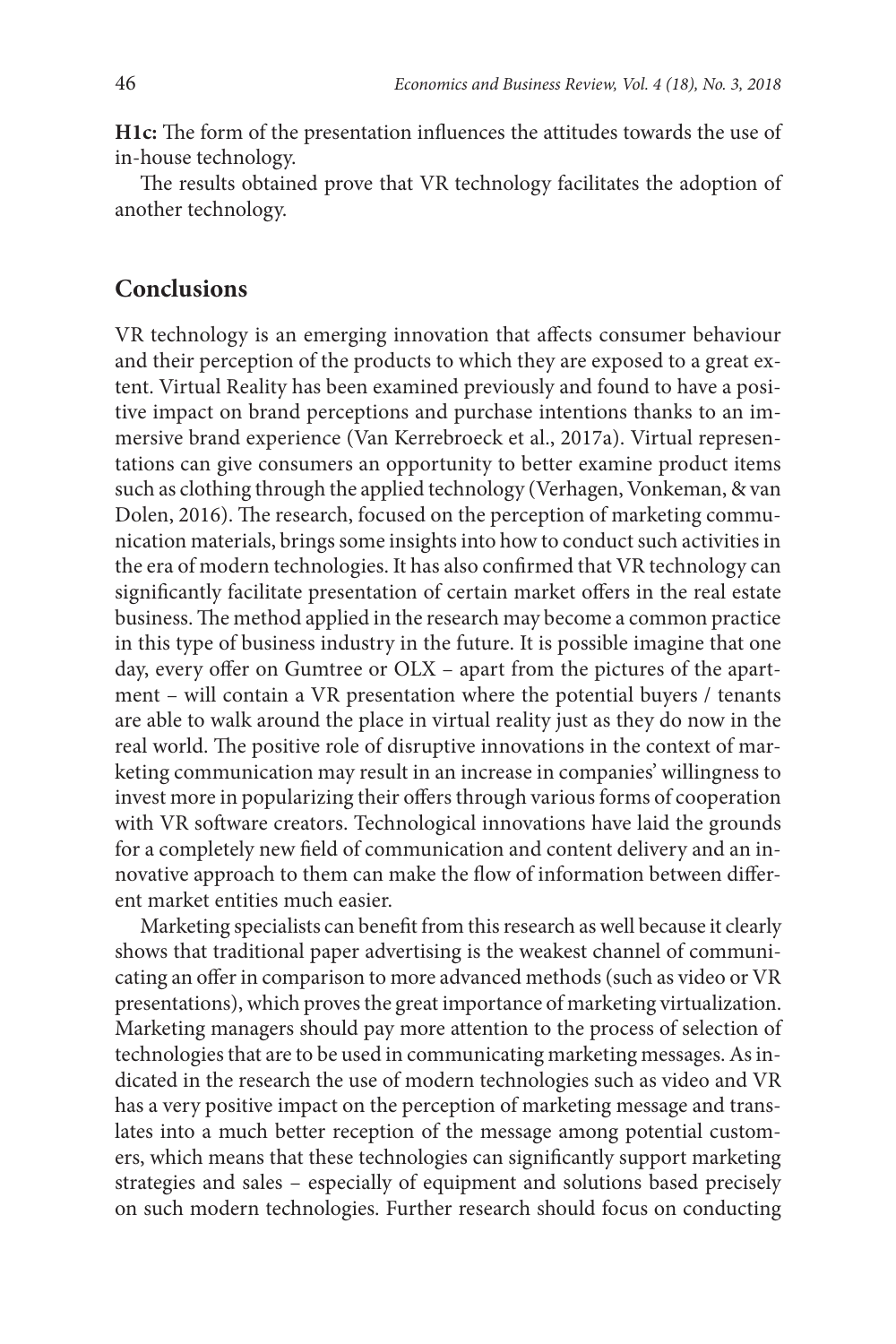similar experiments for various types of product categories, the relationships between the reception of technology, the message, and the offer, and the purchase decisions along with the managerial implications of virtual reality usage in marketing communication strategies and tactics.

## Appendix 1. Questionnaire<sup>10</sup>

```
1) Is the presented apartment spacious? A
                  definitely no 0 1 2 3 4 5 6 7 8 9 10 definitely yes
2) Did you like presented offer? B
                 definitely no 0 1 2 3 4 5 6 7 8 9 10 definitely yes
3) Has implementation of inteligent light system Busch-priOn® enabling to change 
intensity and colour of the light in every room affects the functionality of the 
apartment? C
                  definitely no 0, 1, 2, 3, 4, 5, 6, 7, 8, 9, 10 definitely yes
4) Is the presented apartment nice? A
                  definitely no 0 1 2 3 4 5 6 7 8 9 10 definitely yes
5) During the presentation, did you feel like you were visiting this apartment?? B
                  definitely no 0 1 2 3 4 5 6 7 8 9 10 definitely yes
6) Is the Busch-Comfort central control panel, which provides automatic control of 
blinds or music, improves the functionality of the apartment? C
                  definitely no 0 1 2 3 4 5 6 7 8 9 10 definitely yes
7) Is the presented apartment attractive? A
                 definitely no 0 1 2 3 4 5 6 7 8 9 10 definitely yes
8) Was the presentation of the apartment clear to you? B
                  definitely no 0 1 2 3 4 5 6 7 8 9 10 definitely yes
9) Is the use of the intelligent Home Center 2 home management system, 
coordinating among others heating, lighting or alarm and provides control over 
them from anywhere on Earth, increases the attractiveness of the apartment? C
                  definitely no 0 1 2 3 4 5 6 7 8 9 10 definitely yes
10) Would you be able to rest in the presented apartment? A
                 definitely no 0 1 2 3 4 5 6 7 8 9 10 definitely yes
                                                                                           11) How realistically the presentation presented the apartment? B
                                                                                                       definitely not realistic 0 1 2 3 4 5 6 7 8 9 10 definitely realistic
                                                                                           12) Does the application of APA Vision BMS modern monitoring, allowing the 
                                                                                           preview of cameras from any device anywhere in the world, increases the security 
                                                                                           of housing? C
                                                                                                             definitely no 0 1 2 3 4 5 6 7 8 9 10 definitely yes
                                                                                           13) Is the presented apartment cozy? A
                                                                                                            definitely no 0 1 2 3 4 5 6 7 8 9 10 definitely yes
                                                                                           14) Has the way of presenting the apartment underlined its qualities? B
                                                                                                             definitely no 0 1 2 3 4 5 6 7 8 9 10 definitely yes
                                                                                           15) Does the installation of the automatically locking blueMatic EAV lock in the 
                                                                                           entrance door, opened by a key, a chip in the key ring or a fingerprint reader, 
                                                                                           increases the security of the flat? C
                                                                                                             definitely no 0 1 2 3 4 5 6 7 8 9 10 definitely yes
                                                                                           16) According to you what is the standard of the apartment presented? A
                                                                                                             definitely low 0 1 2 3 4 5 6 7 8 9 10 definitely high
                                                                                           17) To what extent presentation of the offer was pleasant for you? B
                                                                                                      definitely not pleasant 0 1 2 3 4 5 6 7 8 9 10 definitely pleasant
                                                                                           18) Does the use of new technologies increase the attractiveness of the flat? C
                                                                                                            definitely no 0 1 2 3 4 5 6 7 8 9 10 definitely yes
                                                                                          Age: Sex: W / M
```
### **References**

- Adams, R. L. (2016, October 17). Five ways virtual reality will change the world. *Forbes*. Retrieved from https://www.forbes.com/sites/robertadams/2016/10/17/5-ways-virtual-reality-will-change-the-world/#311e2cc2b018
- Allameh, S. M., Esfahani, S. L., & Nikbakht, M. (2017). Evaluating the effect of marketing innovation on green marketing strategies. *International Journal of Scientific Management & Development, 5*(10), 464-473.
- Barnes, S. (2016, November 3). Understanding virtual reality in marketing: nature, implications and potential. doi: https://dx.doi.org/10.2139/ssrn.2909100

<sup>&</sup>lt;sup>10</sup> Items 1, 4, 7, 10, 13, 16 (A) relate to perception of the presented apartment; items 2, 5, 8, 11, 14, 17 (B) relate to appraisal of the form of presentation; items 3, 6, 9, 12, 15, 18 (C) relate to attitude towards innovative technology in the presented apartment.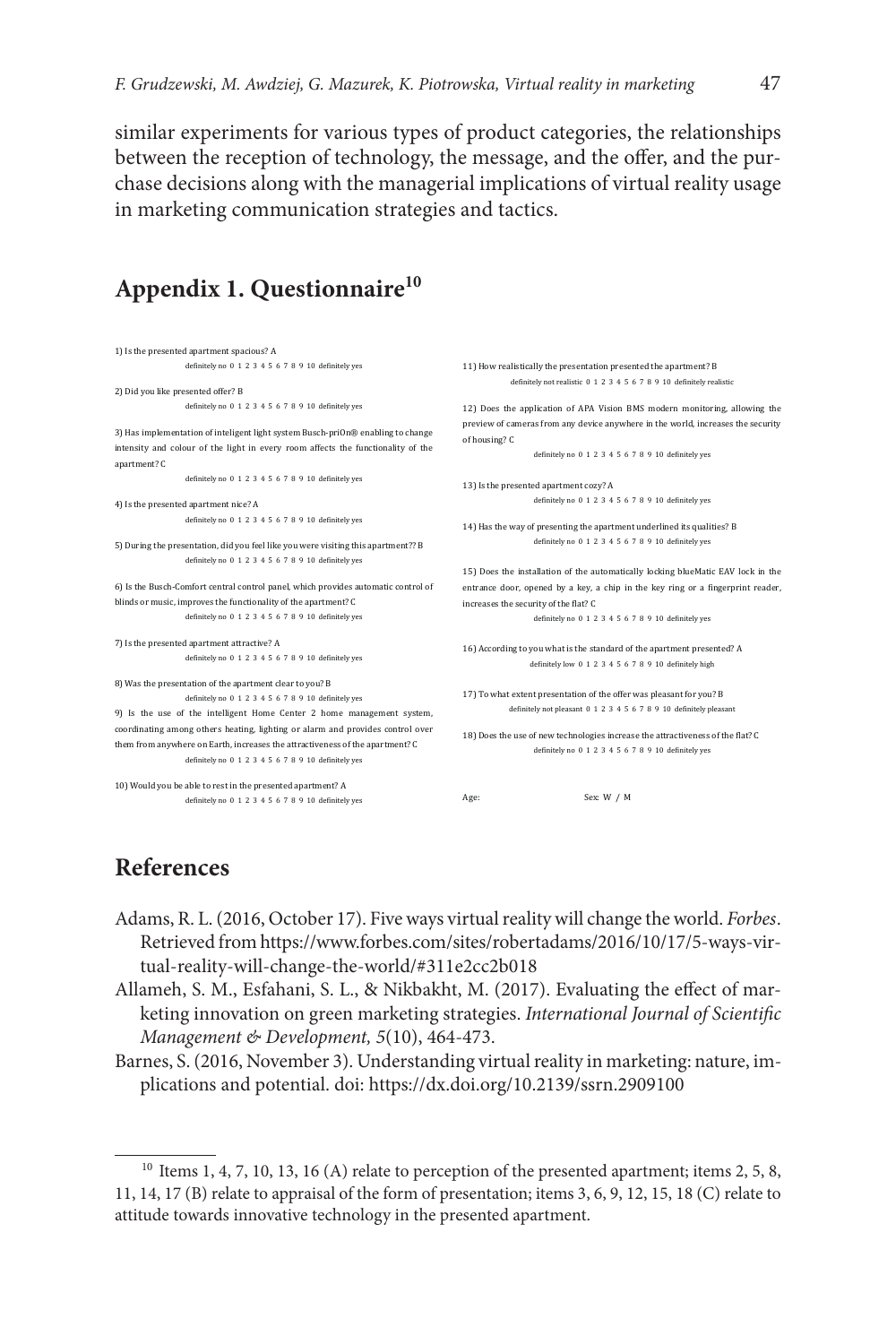- Benefield, J. D., Rutherford, R. C., & Allen, M. T. (2012). The effects of estate sales of residential real estate on price and marketing time. *Journal of Real Estate Finance and Economics, 45*(4), 965–981.
- Biocca, F. (1992a). Virtual reality technology: a tutorial. *Journal of Communication, 42(*4*)*, 23-72.
- Biocca, F. (1992b). Communication within Virtual Reality: creating a space for research. *Journal of Communication, Autumn, 42*(4), 5-22.
- Cheng, L. K., Chieng, M. H., & Chieng, W. H. (2014). Measuring virtual experience in a three-dimensional virtual reality interactive simulator environment: a structural equation modelling approach. *Virtual Reality, 18*, 173-188.
- Choi, Y. K., & Taylor, C. R. (2014). How do 3-dimensional images promote products on the Internet?. *Journal of Business Research, 67*, 2164-2170.
- Coates, G. (1992). *Program from invisible site a virtual shop, a multimedia performance.* San Francisco, CA: Performance Works.
- Cohen, J. (1988). *Statistical power analysis for the behavioral sciences* (2nd ed.). Hillsdale, NJ: Lawrence Erlbaum Associates.
- Conover, W. J., & Iman, R. L. (1981). Rank transformations as a bridge between parametric and nonparametric statistics. *The American Statistician, 35*(3), 124-129.
- Cortina, J. M. (1993). What is coefficient alpha? An examination of theory and applications. *Journal of Applied Psychology, 78*(1), 98-104.
- Gartner. (2016). *Gartner's 2016 hype cycle for emerging technologies identifies three key trends that organizations must track to gain competitive advantage*. Retrieved from https://www.gartner.com/newsroom/id/3412017
- George, D., & Mallery, P. (2003). *SPSS for Windows step by step: a simple guide and reference 11.0 update* (4th ed.). Boston, MA: Allyn & Bacon.
- Grigorovici, D. M. & Constantin, C. D. (2004). Experiencing interactive advertising beyond rich media: impacts of ad type and presence on brand effectiveness in 3D gaming immersive virtual environments. *Journal of Interactive Advertising, 5*(1), 22-36.
- Hair, J. F., Black, W. C., Babin, B. J., & Anderson, R. E. (2010). *Multivariate data analysis: a global perspective* (7th ed.). Upper Saddle River, NJ: Pearson-Hall International.
- Hajduk, G. (2016). Challenges for marketing communications in the digital age. In G. Mazurek & J. Tkaczyk (Eds.), *The impact of the digital world on management and marketing* (pp. 183-195). Warszawa: Poltext.
- Hassouneh, D., & Brengman, M. (2015). Retailing in social virtual worlds: developing a typology of virtual store atmospherics. *Journal of Electronic Commerce Research 16,* 218-241.
- Hopkins, C. D., Raymond, M. A., & Mitra, A. (2004). Consumer responses to perceived telepresence in the online advertising environment: the moderating role of involvement. *Marketing Theory, 4*(*1–2*), 137-162.
- Huang, Y. C., Backman, K. F., Backman, S. J., & Chang, L. L. (2015). Exploring the implications of virtual reality technology in tourism marketing: an integrated research framework. *International Journal of Tourism Research, 18*(2), 116-128.
- Jung, T., Dieck, M. C., Lee, H., & Chung, N. (2016). Effects of virtual reality and augmented reality on visitor experiences in museum. In A. Inversini, & R. Schegg (Eds.), *Information and Communication Technologies in Tourism* [E-Reader Version].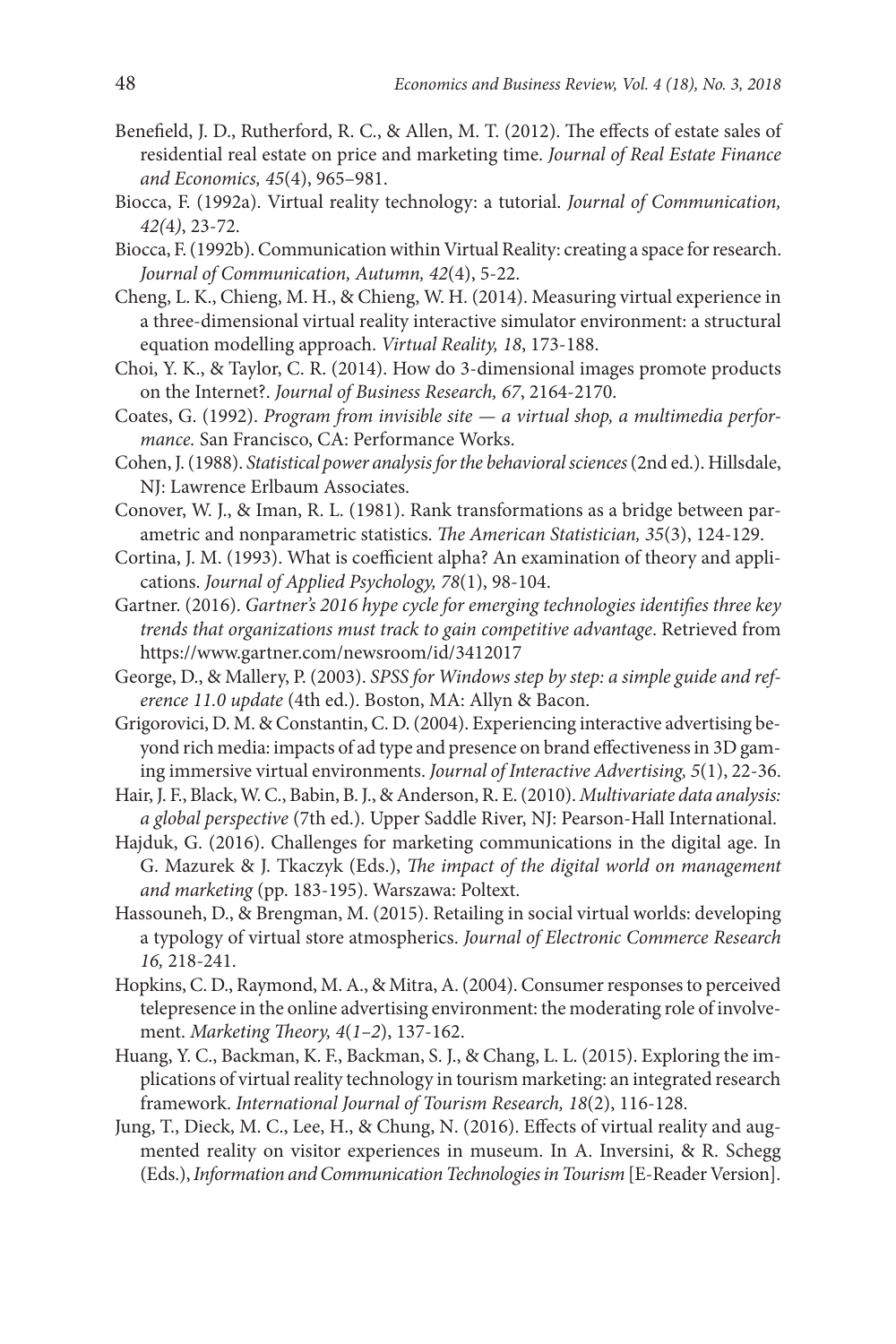Retrieved from https://link.springer.com/book/10.1007%2F978-3-319-28231- 2#page=612

- Kaplan, A. & Mazurek, G. (2018). Social media: state of the art and research agenda. In B. Mierzejewska, J. Jung, & A., Albarran, (Ed.), *2nd handbook of media management and economics*. London, United Kingdom: Routledge.
- Keng, C., & Lin, H. (2006). Impact of telepresence levels on Internet advertising effects. *Cyberpsychology and Behavior, 9*(1), 82-94.
- Kirk, R. E. (2013). *Experimental design: procedures for the behavioural sciences* (4th ed.). London: Sage Publications.
- La Valle, S. M. (2017). *Virtual Reality*. Cambridge: Cambridge University Press.
- Lessiter, J., Freeman, J., Keogh, E., & Davidoff, J. (2001). A cross-media presence questionnaire: the ITC-sense of presence inventory. *Presence: Teleoperators and Virtual Environments, 10*(3), 282-297.
- Mandelbaum, A. (2015, August 17). How companies are marketing with virtual reality [Web log post]. Retrieved from http://www.chiefmarketer.com/companiesmarketing-virtual-reality/
- Mazurek, G. (2011a). Informacja w wirtualnym środowisku a rozwój społeczeństwa informacyjnego. *Zeszyty Naukowe Uniwersytetu Szczecińskiego. Ekonomiczne Problemy Usług,* 186-194.
- Mazurek, G. (2011b). Virtualization of marketing conceptual model. In C. Wang (Ed.), *Proceedings of the International Conference on Marketing Studies* (pp. 109-113). Academy of Taiwan, Kuala Lumpur, Malaysia.
- Mazurek, G. (2012). Virtualization of marketing. *Contemporary Management Research, 8*(3), 195-204.
- Mazuryk, T., & Gervautz, M. (1996). *Virtual Reality: history, applications, technology and future, technical report*. Vienna: Institute of Computer Graphics, Vienna University of Technology.
- Saunders, M., Lewis, P., & Thornhill, A. (2009). *Research method for business students*  (5th ed.). Prentice Hall, London: Pitman.
- Sax, L. (2006). *Why gender matters: what parents and teachers need to know about the emerging science of sex differences*. Westminster, MD: Broadway Books.
- Scatena, S., Russo, G.N., Riva, G. (2016). Virtual Reality vs television vs web exposure: the impact on brand experience. A preliminary study. *Annual Review of Cybertherapy and Telemedicine, 14,* 211-214.
- Schroeder, J. A. (2010). Sex and gender in sensation and perception. In J. C. Chrisler, D. R. McCreary (Eds.), *Handbook of gender research in psychology. Vol. 1: Gender research in general and experimental psychology* (pp. 235-258). Boston: Springer.
- Scott, J. (2016). Virtual Reality: content marketing's next big trend [Web log post]. Retrieved from https://www.econsultancy.com/blog/68401-virtual-reality-contentmarketing-s-next-big-trend
- Serrano, B., Botella, C., Baños, R. M., & Alcañiz, M. (2013). Using virtual reality and mood-induction procedures to test products with consumers of ceramic tiles. *Computers in Human Behavior, 29*(3), 648-653.
- Sherman, W. R. (2003). *Understanding Virtual Reality*. Burlington, MA: Morgan Kaufman Publishers.